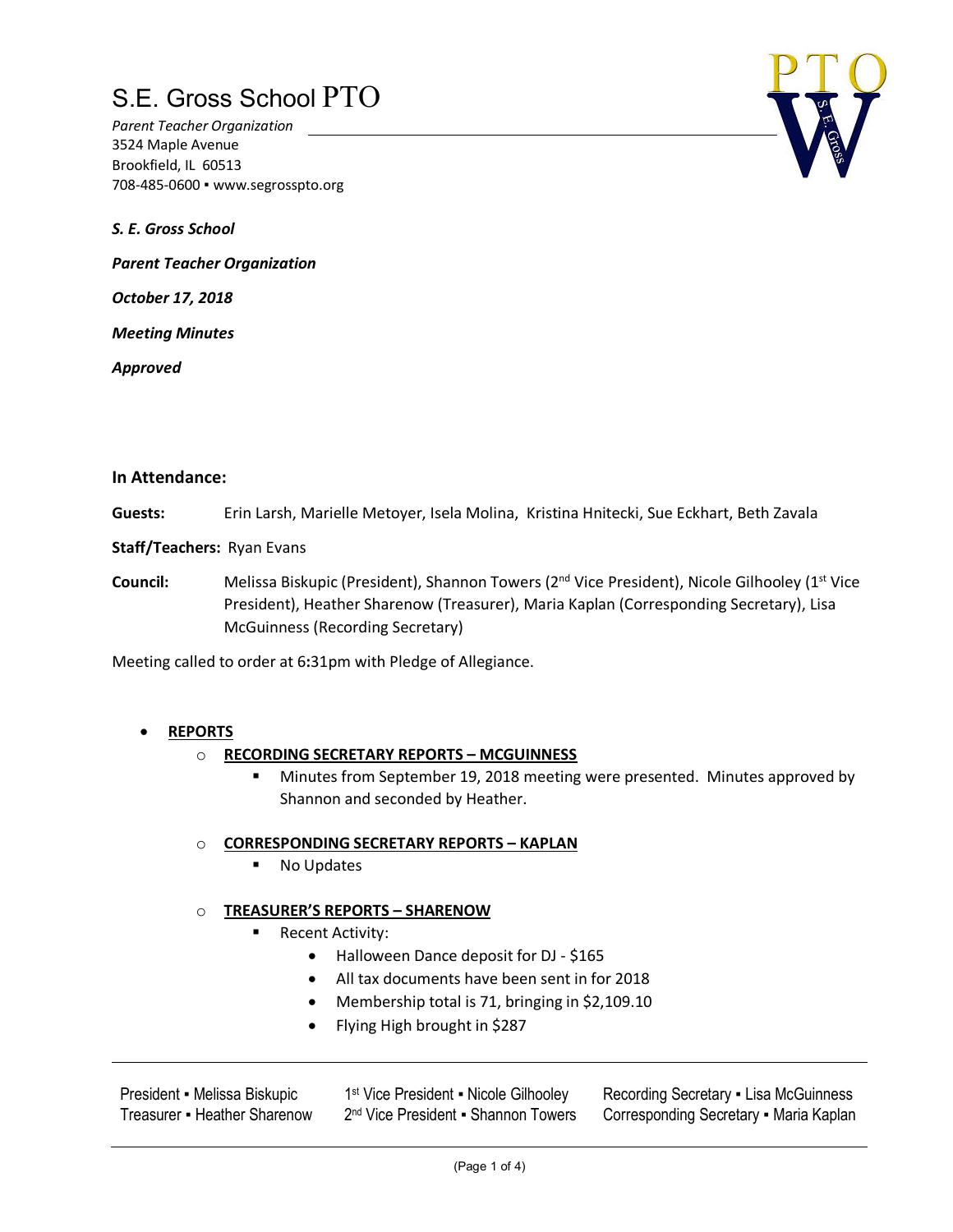*Parent Teacher Organization* 3524 Maple Avenue Brookfield, IL 60513 708-485-0600 ▪ www.segrosspto.org



- Gosias Coffee brought in \$20
- § Upcoming Events: Halloween Dance, Sky Zone, Amazon Smile
- Current Budget is \$32,568.06

### o **ADMINISTRATIVE REPORTS – MR. EVANS**

- § Student Kindness Red Ribbon Week will be occurring next week.
- § A presenter will be coming in to discuss internet safety, the school hopes parents also discuss this with students
- The Village will be releasing information regarding a state grant for sidewalks for routes to schools. This will be sent home to parents.
- SE Gross Volleyball are Soccer teams are having great seasons and are undefeated.
- Field Trips are coming up for all grades.  $6<sup>th</sup>$  grade will be going to the Planetarium,  $7<sup>th</sup>$  grade to the Holocaust Museum (where they will speak with a 92 yr old survivor) and 8th grade to Iron Oaks.
- § Construction Update:
	- All walls are up and enclosed. Roofing will start next week and windows after that.
	- Project is still on time and under budget. There will be discussions on what other projects can be completed with the left over money. There won't be many other opportunities for District 95 to receive funds as they have hit their tax cap.

### o **COMMITTEE REPORTS**

- § Membership Erin Larsh
	- We currently have 71 members, almost at last year's total. All incentive gifts have been delivered except those without addresses.
	- Directory is finished and will be send out from the PTO board.
	- Total to date is \$2109.10, last year's total was \$2668.00.
- § Box Tops Kristina Hnitecki
	- Flyers will be going out and boxes will be put in classrooms.

President ▪ Melissa Biskupic Treasurer • Heather Sharenow 1<sup>st</sup> Vice President • Nicole Gilhooley 2<sup>nd</sup> Vice President • Shannon Towers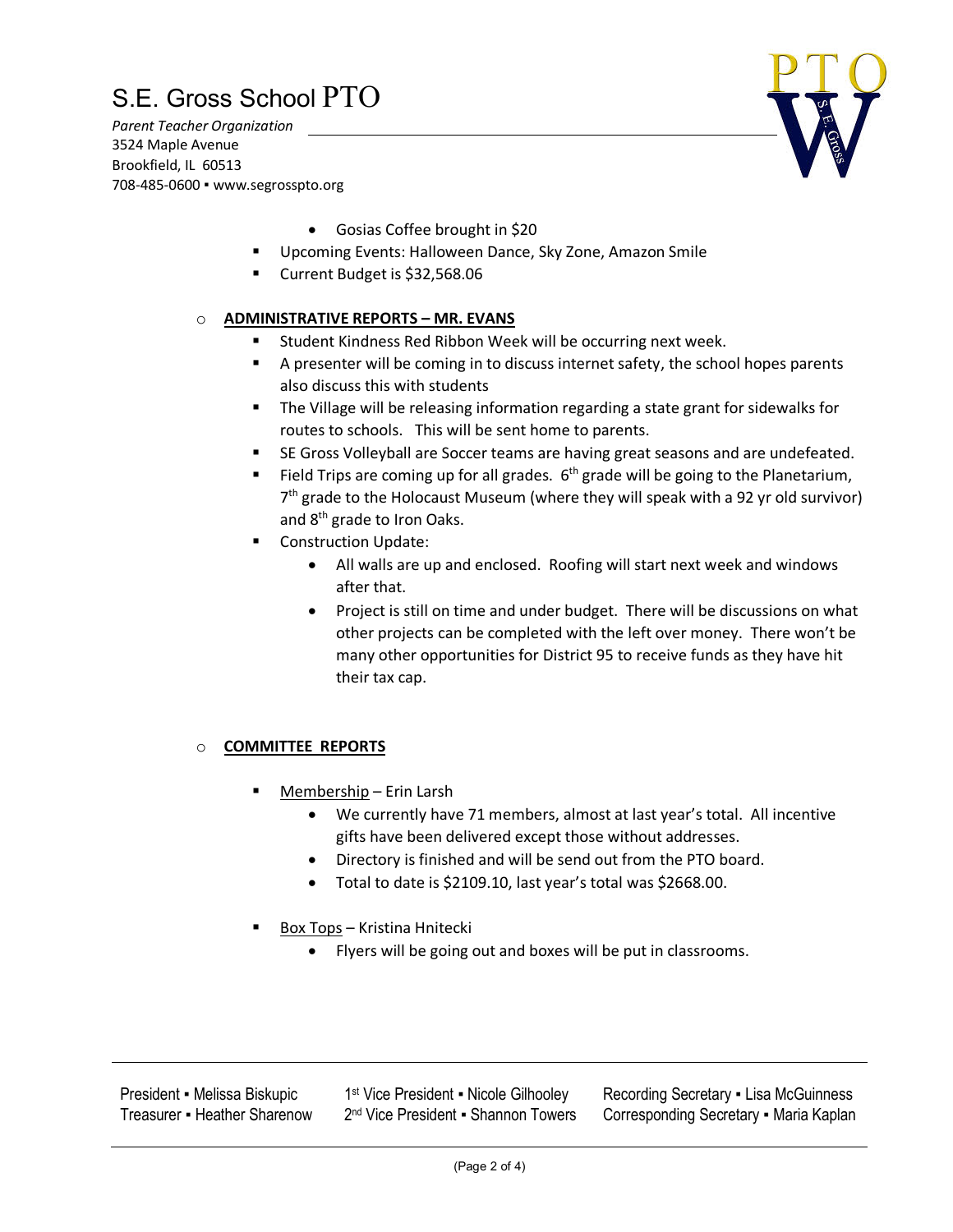*Parent Teacher Organization* 3524 Maple Avenue Brookfield, IL 60513 708-485-0600 ▪ www.segrosspto.org



- § Gosia's Coffee Shannon Towers
	- \$20 was earned for this fundraiser. We will try again for a longer time frame in December.
- § Nothing Bundt Cakes Shannon Towers
	- Waiting on totals.
- § Halloween Dance Nicole Gilhooley
	- Everything is coming along.
	- We hired a new DJ, he will get to school around 4:30pm to set up, he's very excited.
	- Volunteers are still needed.
	- PTO will pay for teacher chaperones, 2 teachers at \$50 each. That worked out well last year.
	- We will sell pizza and candy at the dance.
- § Snow Flake Dance Nicole Gilhooley
	- Snow Flake Dance falls on the same night as the RB Basketball night which will impact about 15 students.
	- Mr. Evans has suggested starting our dance 30 minutes earlier to accommodate the RB Basketball night and allow students to do both.
	- Snow Flake Dance will be held from 6:00pm 8:00pm this year.
- § Barnes and Noble Sue Eckhart
	- Committee and Presidents met and signed contract.
	- Committee will be meeting with Barnes and Noble to go over floor plan and lay out.
	- Schedule for the event is in the works, theme will be Super Heros.
	- Committee will be asking for additional money to be added to the budget from the BPC, they currently contribute \$50.
	- Pie throwing contest will take place again.
	- Teacher wish lists will go out next week.

President ▪ Melissa Biskupic Treasurer • Heather Sharenow 1<sup>st</sup> Vice President • Nicole Gilhooley 2<sup>nd</sup> Vice President • Shannon Towers